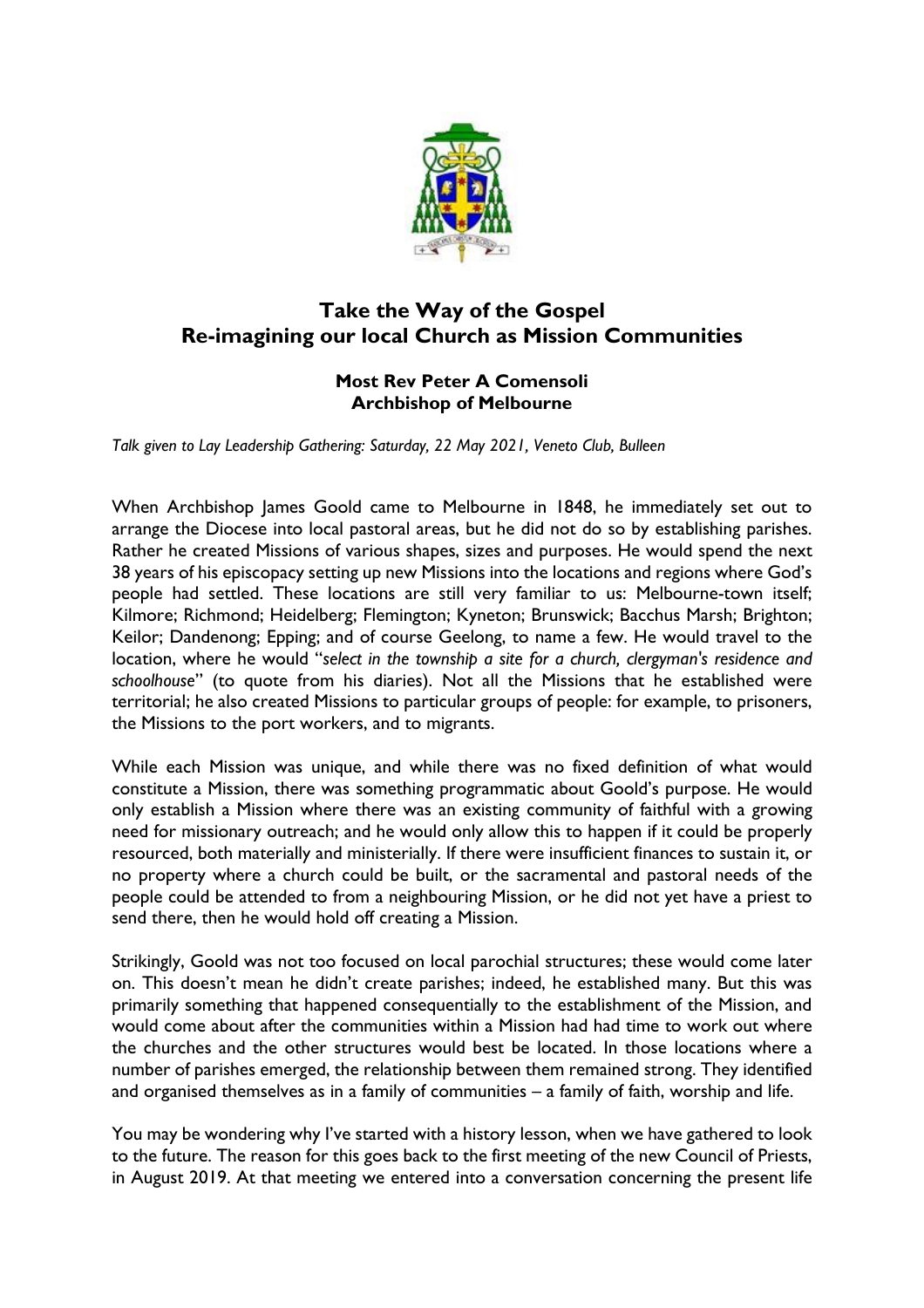of the Archdiocese, and identified some of the priorities we might need to attend to in proclaiming the Gospel into our communities at this particular time. Without a doubt, the vibrancy and vitality of our local communities, and the effective use of our resources – material and ministerial – surfaced most prominently.

As the minutes of that meeting note:

*"In looking to the future and how best to organise our Parishes as the basic cell structure of Gospel life within our wider community, we must look to newer ways of thinking… Our current structures are unsustainable… There is a feeling of urgency to bring forth change..*."

A quick read back through the minutes of past Council and Senate meetings, going back to Cardinal Knox's time in the 1970s, reveals a very clear pattern in what was identified so sharply in that meeting. Over many years now, our Clergy and people have identified an everincreasing sense of urgency to attend to the manner in which the local communities of our Archdiocese are arranged and function. What we are gathering to give impetus to today is something you have been pleading to happen for a very long time. I want to acknowledge that. I also want to acknowledge the various efforts undertaken to bring about a re-framing of the local Church to become more vital and viable for God's people.

Listening to the Acts of the Apostles in our weekday Mass readings, I have been struck by the way in which the early Church adapted and changed tactics as their circumstances changed. We looked to the change brought about by the first persecution and when the disciples first went out beyond Israel – and then moved to the conversion of Paul, that brings about that seismic shift in the Church, which opened the path to Christ for the Gentiles. The way of the Gospel was, from the very beginning, a changing of arrangements to engage with changing circumstances.

We now stand on such a threshold. Do we do something, or do we sink into the sunset? I don't think any of you want that. So, how do we take up a change of tactics now – how do we re-frame the picture – in the changed circumstances of our time and place?

Melbourne is a city of cities, meaning it is a territory comprising many diverse locations, each different in character, history, and culture. This observation has revealed its truth to me as I've made my way around the expanse of our local Church. Mernda is not Meredith, which is not Moonee Ponds, which is not Malvern, which is not Mornington, for each is highly distinctive in shape and feel. We are a local Church that is made up of many and varied realities, and this is deeply embedded into our history. Goold's vision to set up Missions to these various localities within the Archdiocese was a critical decision in allowing for the proclamation of the Gospel, and the people's participation in the life of grace, to be able to flourish.

These ways of framing the Archdiocese – as a series of distinctive faith localities that lend themselves to being lived out locally in family-like arrangements – have, I believe, a renewed purpose for us today. They offer a way of framing our common missionary calling of proclamation, worship, fellowship and service – of *kerygma*, *liturgia*, *koinonia* and *diakonia* – within a mission family of communities, and with an eye to a more effective and life-sustaining way of resourcing this mission, both materially and ministerially.

With this in mind, we begin the task of re-imagining and re-framing how we arrange our local communities of grace, be they parishes, language communities, or movements. The re-framing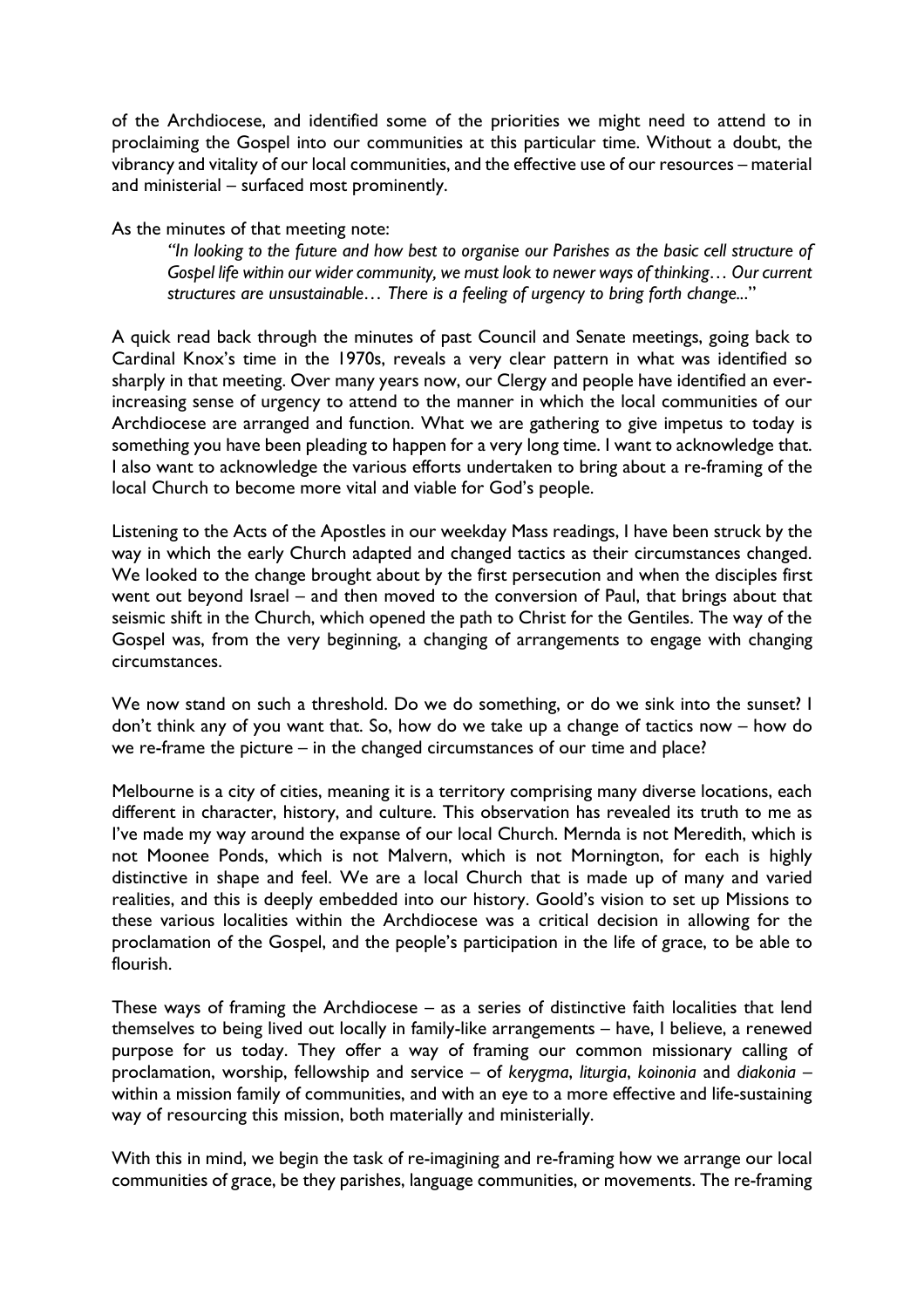I am proposing is that we begin the task of identifying with our people the various Mission areas of our Archdiocese, and start the process of arranging the resources we need to bring these about. My hope is that we might undertake the task of identification with our people over the next 12 months or so, and move to a staged establishment of them over the next three to five years. Noting of course that all of this will be 'organic'. It can't happen overnight, nor at the same time or in the same way. I envisage around 50 to 60 such Missions, though this is not predetermined. Some Missions will be very readily identifiable, while others not so. Some will need to be established quickly, while others can take some time to work through.

I hope you have noticed I have not spoken of parish amalgamations or closures. I am NOT proposing such things today. We all know that this has been attempted here and in many other dioceses, often with great pain and with little renewal. No, this is not what I am calling us all to. Rather, let us see how we might arrange ourselves into Missions, let's see what our families look and feel and live like, before questions of the number of parishes or communities within each mission might be properly asked. Some Missions will comprise a single parish (such as Werribee), while others will comprise a number of parishes (for example, the newly established Bayside Mission).

Family households were the ordinary locations in which the Church gathered in its earliest years, including at the beginning of our own Archdiocese – 174 years ago this year. The earliest definition we have of a faith community comes from St Paul, where he described the gathering of the community in Corinth as "**the Church that meets in** [Aquila and Priscilla's] **house**." (1Cor 16.19) This is the first definition we have of a parish. A parish is where God's people gather as a household of households, a neighbourhood of Christian families assembling in faith, worship and life. As both Saint John Paul II and Francis have said: a parish is "the Church living in the midst of the homes of her sons and daughters." (EG.28; cf. CL.26)

It is worth noting that these images of a parish do not draw on a territorial framing. Rather, that the language is incarnational – it is flesh and blood. A parish is essentially a body with a distinctive face, and not a building in a certain location. It is to this image of a parish that our local Church in Melbourne will need to look if we are to build family and neighbourhood communities of grace and Gospel energy, that go out beyond territorial boundaries. Pope Francis has been quite explicit about this, calling on local Churches not to struggle to hold on to what it has left behind but to see itself as a mission church moving outward. (cf. EG.28; 33)

I also want to be explicit today with the following points:

- We are not proposing the closure of parishes;
- We are proposing the establishment of Missions, into which parishes will be grouped;
- Each Mission will comprise a family of parishes/communities;
- The composition of each Mission will vary according to its local needs and realities;
- The number of parishes within each Mission will be discerned at local levels.

Today's questions are these: Where are the local Missions of our time and place? What parishes might be organically formed into a family of communities for the purpose of bringing people into the fullness of the Gospel of life, and for the sake of pastoral viability and sacramental vitality? How might the Missions of today be effectively resourced – materially, ministerially and spiritually? The sessions to follow will start to give shape to these questions. My task has been to lay out a path which we might take.